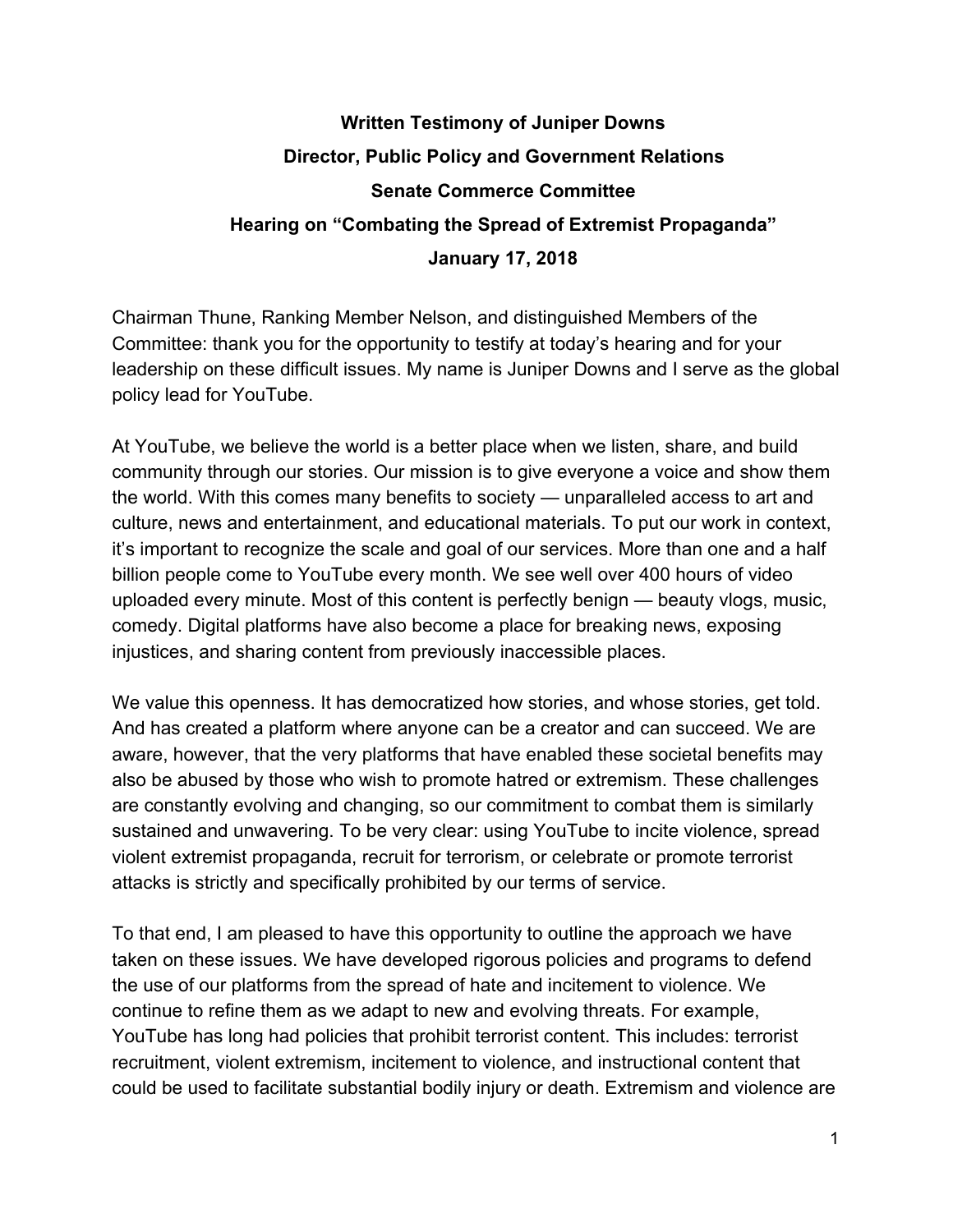not confined to any one community. We apply these policies to violent extremism of all kinds, whether inciting violence on the basis of race or religion or as part of an organized terrorist group. When we become aware of content that violates these policies, we immediately remove it. Any channel that is dedicated to such content is terminated. We don't allow Foreign Terrorist Organizations (FTOs) to use Google at all — if an account is created by an FTO or its agent, we terminate immediately, regardless of the content it may be sharing.

We also have a strict set of policies for monetizing content on YouTube. We recognize there may be videos that don't break our Community Guidelines, but which advertisers would not want to advertise against. We give advertisers the tools to control where their ads appear.

We use a mix of technology and humans to remove violative content quickly. Users can alert us to content that they think may violate our policies through a flag found below every YouTube video. We have teams charged with reviewing flagged content 24/7 in multiple languages and countries around the world. We also work closely with members of our Trusted Flagger program, which is comprised of NGOs and government agencies with specific expertise who are provided a bulk-flagging tool to alert us to content that may violate our policies. And of course we rely upon our technology, which has always been a critical part of our solution. Our video-matching techniques, for example, can prevent the dissemination of violative content by catching re-uploads of known bad content before it is public.

Nonetheless, given the evolving nature of the threat, it is necessary for us to continue enhancing our systems. We know that no enforcement regime will ever be 100% perfect. Over the past year in particular, we have taken several steps to build on our efforts:

● The first is an investment in machine learning technologies for the detection and removal of violent extremist videos. We have been working on machine learning for years, and recently deployed classifiers that detect terrorist material and flag it for review. Since June, our teams have manually reviewed approximately two million videos to improve this flagging technology by providing large volumes of training examples. Machine learning is now helping our human reviewers remove nearly five times as many videos in violation of our policies than they were previously. Last June, only 40% of the videos we removed for violent extremism were identified by our algorithms. Today, that number is 98%. Our advances in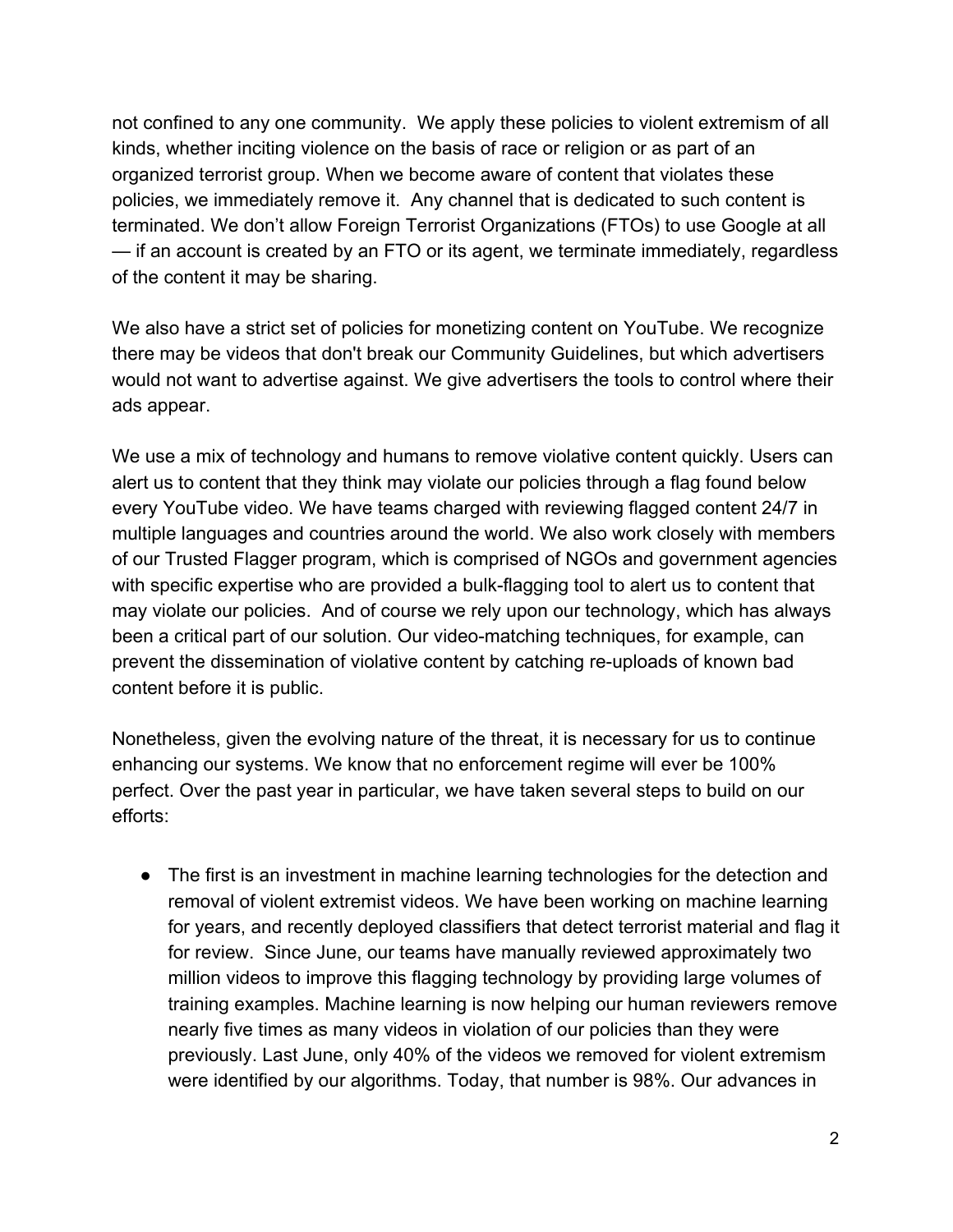machine learning let us now take down nearly 70% of violent extremism content within 8 hours of upload and nearly half of it in 2 hours.

- Second, we are focused on improving and expanding our expertise and resources on these issues. We expanded our Trusted Flagger Program to an additional 50 NGOs in 2017, including to groups like Anti-Defamation League and several counter-terrorism experts such as the Institute of Strategic Dialogue and International Centre for the Study of Radicalization. Working with these organizations helps us to better identify emerging trends and understand how these issues manifest and evolve. In 2018, we will have 10,000 people across Google working to address content that might violate our policies. This includes engineers and reviewers who work around the world, 24/7, and speak many different languages.
- We are taking a tougher stance on videos that may be offensive, but do not violate our policies. Our Community Guidelines prohibit hate speech that either promotes violence or has the primary purpose of inciting hatred against individuals or groups based on certain attributes. Some borderline videos, such as those containing inflammatory religious or supremacist content without a direct call to violence or a primary purpose of inciting hatred, may not cross these lines for removal. But we understand that these videos may be offensive to many and have developed a new treatment for them. Identified borderline content will remain on YouTube behind an interstitial, won't be recommended, won't be monetized, and won't have key features including comments, suggested videos, and likes. Initial uses have been positive and have shown a substantial reduction in watch time of those videos.
- Greater Transparency. We understand that people want a clearer view of how we're tackling problematic content. That's why in 2018, we will be creating a report to provide more aggregate data about the flags we receive and the actions we take to remove videos and comments that violate our content policies.
- Finally, we are creating programs to promote counterspeech on our platforms. We are expanding our counter-extremism work to present counternarratives and elevate the voices that are most credible in speaking out against terrorism, hate, and violence.
	- For example, our Creators for Change program supports creators who are tackling social issues, including extremism and hate, by building empathy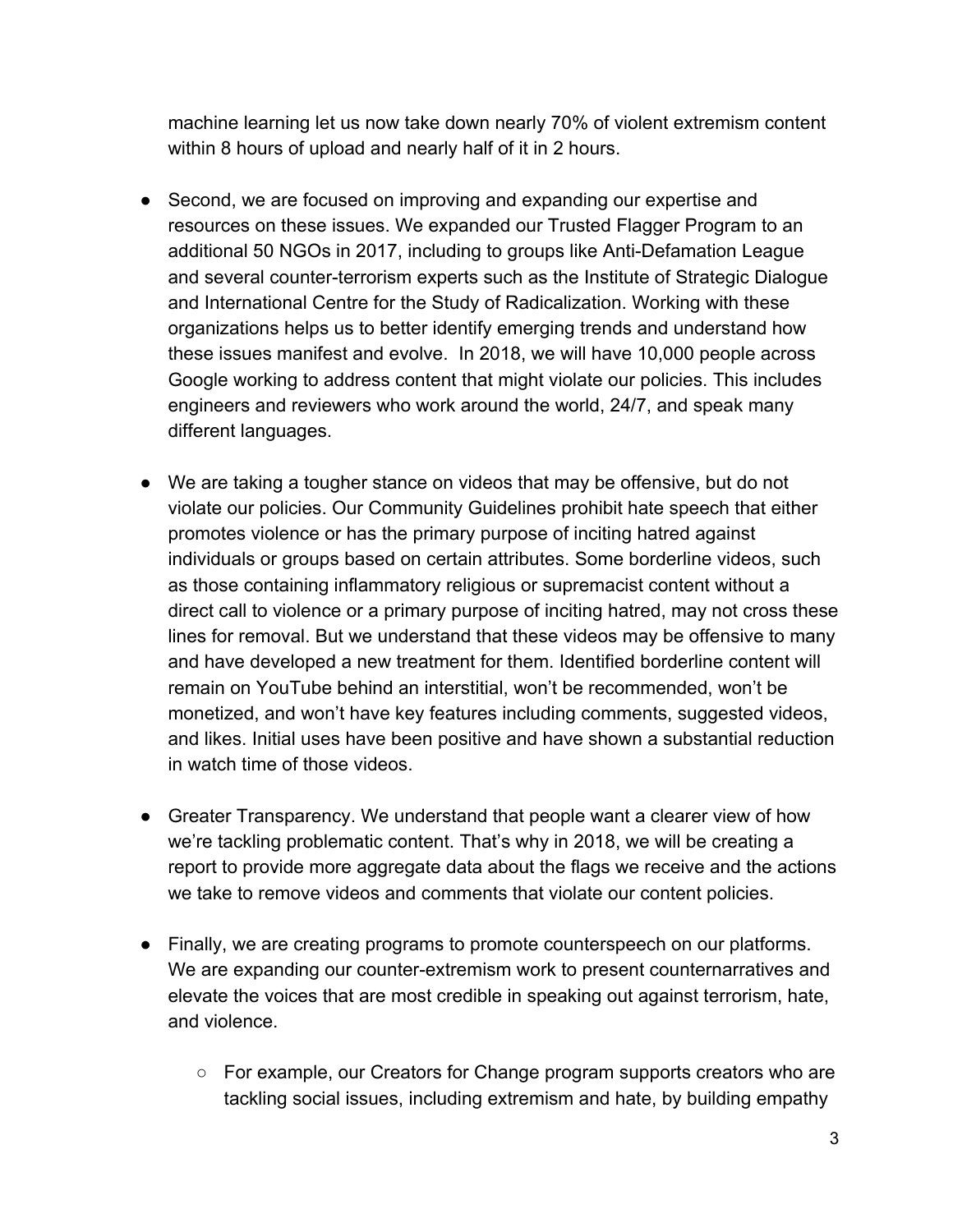and acting as positive role models. There are 60 million video views of Creators for Change content to date; 731,000 total watch time hours of Creators for Change content; and through 'Local chapters' of Creators for Change, creators tackle social challenges specific to different markets.

 $\circ$  Google's Jigsaw group, an incubator to tackle some of the toughest global security challenges, has deployed the Redirect Method, which uses Adwords targeting tools and curated YouTube videos uploaded to disrupt online radicalization. It focuses on the slice of ISIS's audience that is most susceptible to its messaging and redirects them towards YouTube playlists of videos debunking ISIS recruiting themes.

We also collaborate across the industry. In 2016, we created a hash-sharing database with Facebook, Twitter and Microsoft, where we share hashes (or "digital fingerprints") of terrorist content to stop its spread across platforms. Using other companies to give us notice is effective because of the counter-terrorism research showing the pattern of cross-platform abuse and the particularly dangerous nature of this content. We added 7 companies to this coalition in 2017 and our shared database contains over fifty thousand videos and image hashes. Last summer, we announced the Global Industry Forum to Counter Terrorism (GIFCT) to formalize industry collaboration on research, knowledge sharing, and technology. The GIFCT also set a goal of working with 50 smaller tech companies in 2017 to help them better tackle terrorist content on their platforms — and we exceeded that goal. To date, we've hosted 68 small companies at workshops through the Tech Against Terrorism Initiative, our partners under the UN Counter Terrorism Executive Directorate. We've held workshops for smaller companies in San Francisco and New York, Paris, Jakarta, London, and Brussels.

No single component can solve the problem in isolation. To get this right, we must all work together. Since June, YouTube has removed over 160,000 violent extremist videos and has terminated approximately 30,000 channels for violation of our policies against terrorist content. We achieved these results through tougher policies, enhanced enforcement by machines and people, and collaboration with outside experts. That has become the blueprint for how we tackle this challenge.

While Google's services can provide real benefits to our users, we recognize that detecting and preventing misuse of those services is critically important. We are deeply committed to working with law enforcement, government, others in the tech industry, and the NGO community to protect our protect our services from being exploited by bad actors. We will only make progress by working together to address these complex